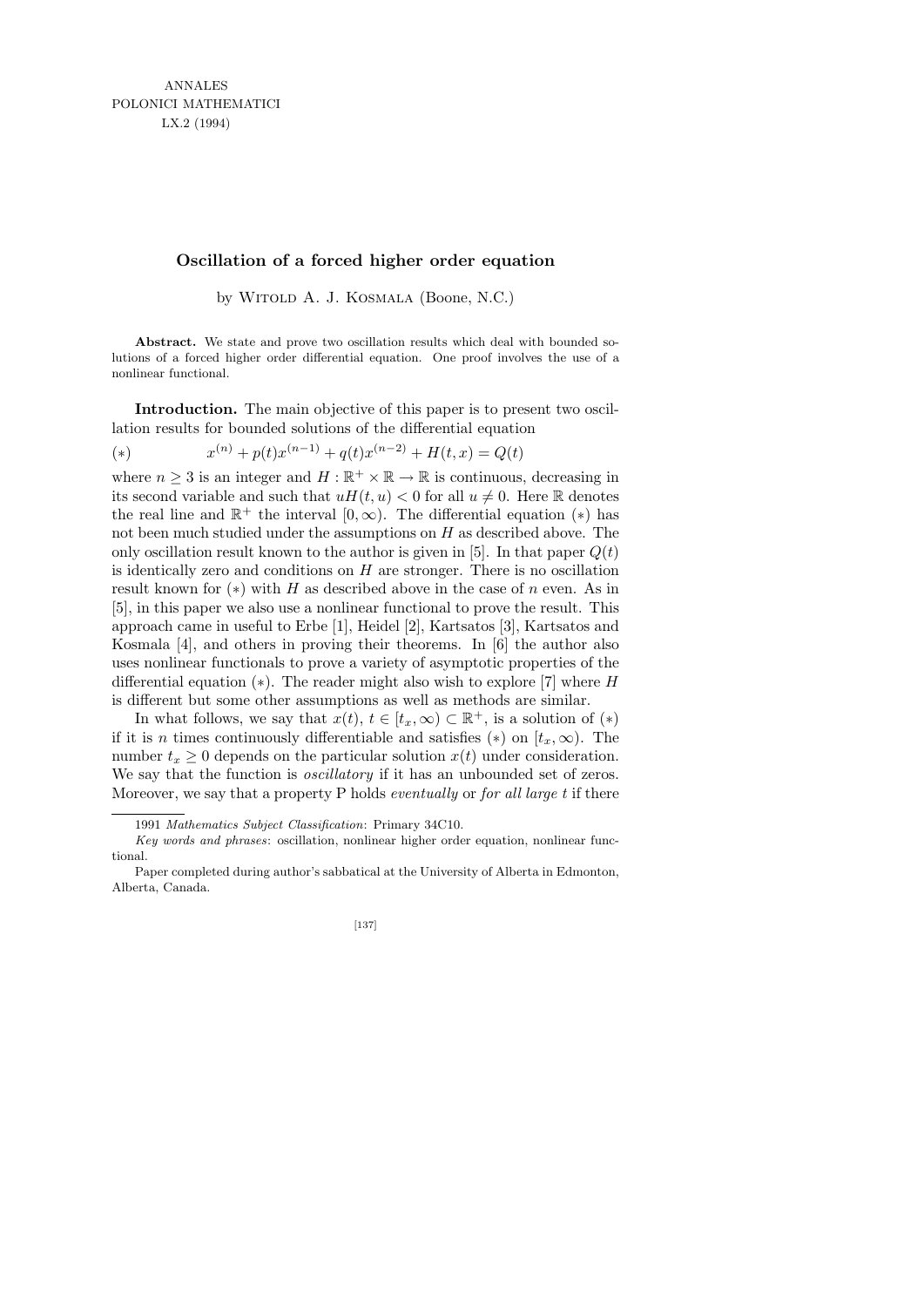exists  $T \geq 0$  such that P holds for all  $t \geq T$ . We denote by  $C^{n}(I)$  the space of all n times continuously differentiable functions  $f: I \to \mathbb{R}$ . We write  $C(I)$ instead of  $C^0(I)$ . Throughout this paper we assume that  $p \in C^1[t_0, \infty)$  and  $q \in C[t_0,\infty)$  with

$$
(1) \t\t\t 2q(t) \le p'(t)
$$

for  $t \geq t_0$ . Moreover, we assume that S is a solution of

$$
S^{(n)} + p(t)S^{(n-1)} + q(t)S^{(n-2)} = Q(t)
$$

which tends to zero.

Lemma 1 in [5] can be extended to the forced equation without too much difficulty. For the sake of completeness we state it formally and provide the proof.

LEMMA. If x is an eventually positive solution of  $(*)$ , then either  $[x(t) S(t)|^{(n-2)} \leq 0$  or  $[x(t) - S(t)]^{(n-2)} > 0$  for all large t.

Proof. Suppose  $x(t) > 0$  and  $2q(t) \leq p'(t)$  for all  $t \geq t_0 \geq 0$ . Let  $u = x - S$  with  $t \geq t_0$ . Then the equation  $(*)$  becomes

(2) 
$$
u^{(n)}(t) + p(t)u^{(n-1)}(t) + q(t)u^{(n-2)}(t) + H(t, u(t) + S(t)) = 0.
$$

Now, we suppose to the contrary that  $u^{(n-2)}(t_1) = u^{(n-2)}(t_2) = 0$  with  $u^{(n-2)}(t) > 0$  for  $t_0 \le t_1 < t < t_2$ . This implies that  $u^{(n-1)}(t) \not\equiv 0$  on  $(t_1, t_2)$ . Now, multiply (2) by  $u^{(n-2)}(t)$  and integrate from  $t_1$  to  $t_2$  to obtain

$$
\int_{t_1}^{t_2} u^{(n-2)}(t)H(t, u(t) + S(t)) dt
$$
\n
$$
= \int_{t_1}^{t_2} (u^{(n-1)}(t))^2 dt - \int_{t_1}^{t_2} \left( q(t) - \frac{p'(t)}{2} \right) (u^{(n-2)}(t))^2 dt > 0.
$$

Since the left hand side cannot be positive, we obtain a contradiction. Hence, the proof is complete.

This Lemma can be rephrased for an eventually negative solution as well.

THEOREM 1. Consider the differential equation  $(*)$  with the following additional assumptions:

(i)  $n \geq 3$  is an odd integer, (ii)  $p(t) \leq 0$ ,  $q(t) \geq 0$  and

$$
(3) \t t[q(t) - p'(t)] \le 2p(t)
$$

eventually, and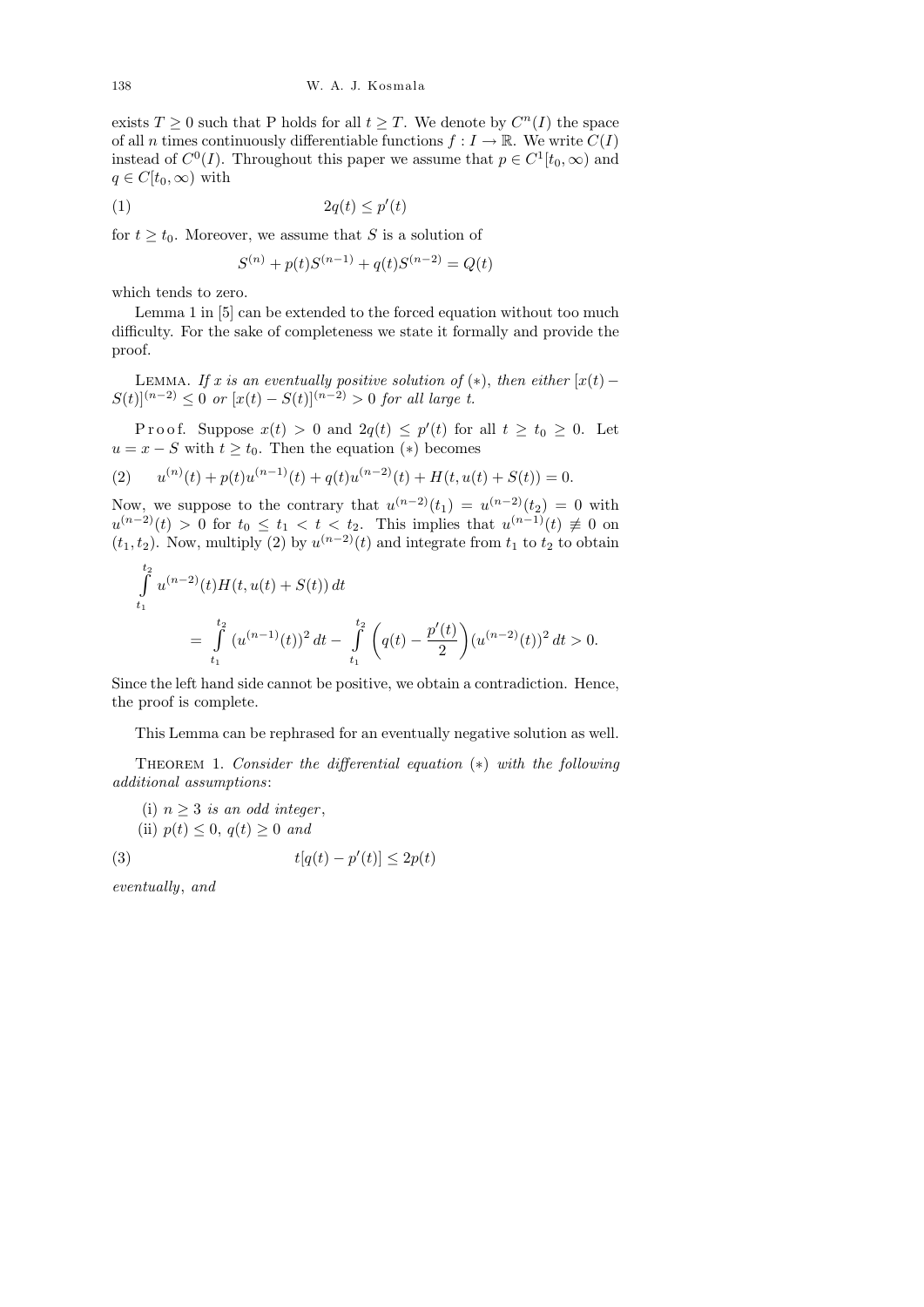(iii) for any positive real constant  $k$ ,

$$
- \int_{-\infty}^{\infty} t^2 H(t, \pm k) dt = \pm \infty.
$$

Then every bounded solution of  $(*)$  is oscillatory or tending to zero.

Remarks. (a) If  $Q(t) \equiv 0$ , then every bounded solution of (\*) must oscillate.

(b) The function  $p$  cannot be a negative constant because if it is, by assumption (ii) and (1),  $q(t) \equiv 0$ . But this contradicts condition (3).

(c) Suppose  $p(t) \leq 0$  and  $q(t) \geq 0$  eventually. Then assumption (1) does not imply assumption (3). Indeed,  $p(t) = -1/t$  and  $q(t) = 1/(5t^2)$  satisfy (1) but not (3). Moreover, condition (3) does not imply condition (1). For example,  $p(t) = -1/t^5$  and  $q(t) = 2.8/t^6$  satisfy (3) but not (1). It can be proven, however, that if  $p(t)$  satisfies

$$
p(t) \le \left(\frac{t^*}{t}\right)^4 p(t^*)
$$

with  $t \geq t^*$  for any fixed  $t^* > 0$  for which  $p(t^*) < 0$  then, together with assumption (3), the condition (1) must hold.

(d) A familiar differential equation

$$
x''' - 8x = 0
$$

fits all the assumptions of Theorem 1. It is easy to verify that since three linnts an the assumptions of Theorem 1. It is easy to verify that since three in-<br>early independent solutions are  $e^{2t}$ ,  $e^{-t} \sin \sqrt{3}t$ ,  $e^{-t} \cos \sqrt{3}t$ , all the solutions of this equation are either unbounded or bounded and oscillatory.

(e) Every homogeneous differential equation has a trivial bounded oscillatory solution. In particular, the differential equation

$$
x''' - \frac{1}{t^4}x'' + \frac{1}{t^6}x' - \left(1 - \frac{1}{t^4} + \frac{1}{t^6}\right)x = 0
$$

has a bounded oscillatory solution  $x(t) = 0$  and an unbounded solution  $x(t) = e^t$  for  $t > 0$ . Since the coefficient functions satisfy all the conditions in Theorem 1, every solution of this equation is unbounded and/or oscillatory.

(f) We observe that the differential equation

$$
x''' - \frac{1}{t^4}x'' + \frac{1}{t^6}x' - \frac{1}{t}\arctan(tx) = -\frac{1}{t^8}(6t^4 + 2t + 1)
$$

involves functions which satisfy all the required conditions in Theorem 1, and hence, every solution of this equation is either unbounded, oscillatory or tending to zero. In fact,  $S(t) = 1/t$  in the above equation.

(g) The differential equation (∗) has some applications in stock market fluctuations, generalized mechanics, and astrophysics.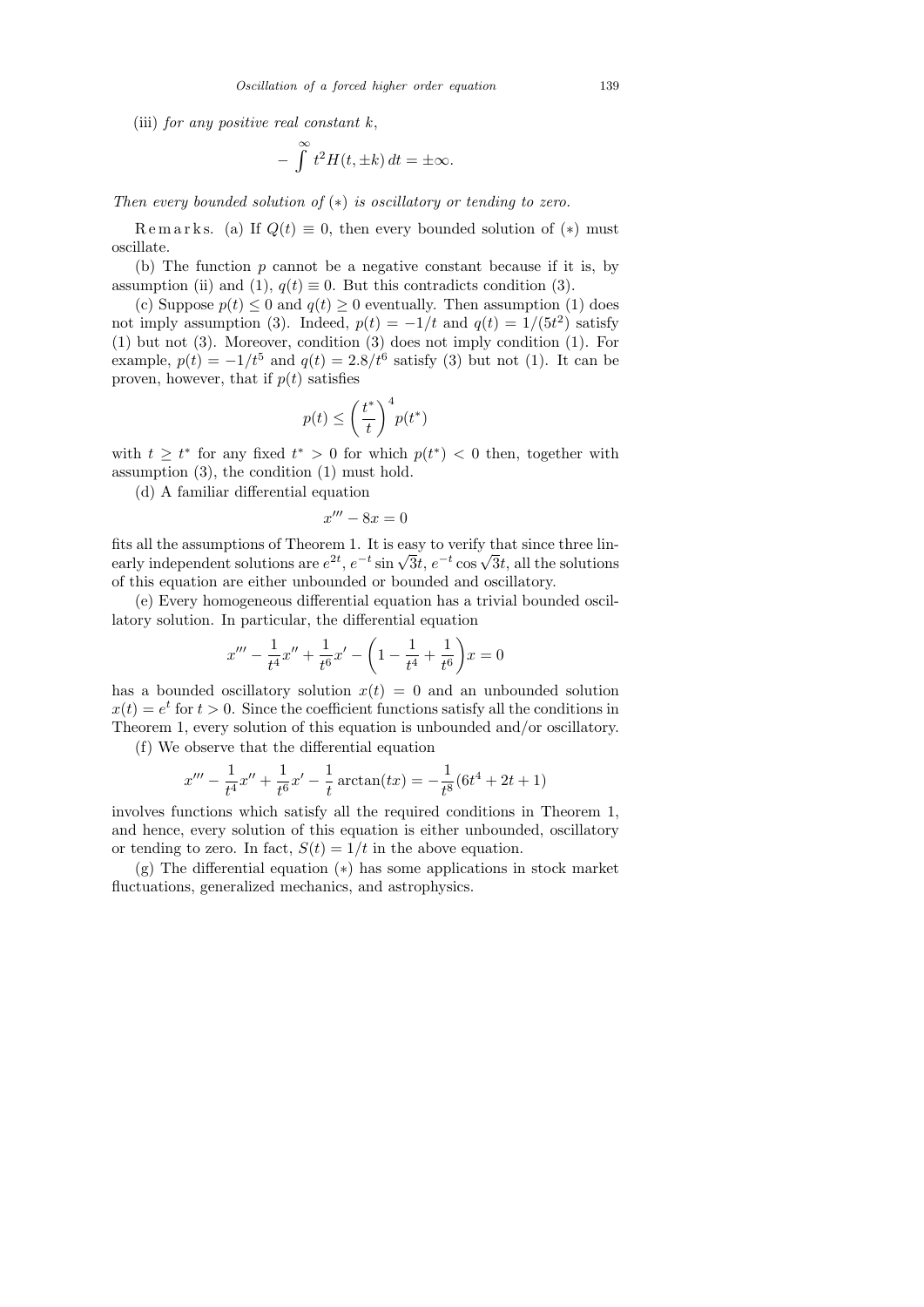Proof of Theorem 1. We proceed by contradiction. Without loss of generality, we will assume that x is a bounded, positive solution of  $(*)$ which does not tend to zero, and we will also assume that all the conditions on the functions p and q are satisfied for  $t \geq t_0 \geq 0$ . We let  $u = x - S$ with  $t \geq t_0$ . Then equation (\*) can be written as equation (2). Also, by the above Lemma, we have either  $u^{(n-2)}(t) \leq 0$  or  $u^{(n-2)}(t) > 0$ . In order to prove the theorem, we need to consider both cases and find a contradiction in each.

Case 1. We assume that  $u^{(n-2)}(t) \leq 0$  for  $t \geq t_1 \geq t_0$ . Moreover, we suppose that there exists  $t_2 \geq t_1$  such that  $u^{(n-1)}(t_2) = 0$ . Then we get

$$
u^{(n)}(t_2) = -q(t_2)u^{(n-2)}(t_2) - H(t_2, u(t_2) + S(t_2)) > 0.
$$

Thus,  $u^{(n-1)}(t)$  is increasing at any  $t_2, t_2 \geq t_1$ , for which it is zero. Therefore,  $u^{(n-1)}(t)$  cannot have any zeros larger than  $t_2$ . Moreover,  $u^{(n-1)}(t)$  cannot be eventually negative, because together with the fact that  $u^{(n-2)}(t) \leq 0$  we get  $\lim_{t\to\infty} u(t) = -\infty$ . Thus,  $\lim_{t\to\infty} [x(t) - S(t)] = -\infty$ . Since  $\lim_{t\to\infty} S(t) =$ 0, we have  $\lim_{t\to\infty} x(t) = -\infty$ , which contradicts the positivity of x.

We conclude that  $u^{(n-1)}(t) > 0$  eventually. However, this is also impossible because from (2) we get  $u^{(n)}(t) > 0$  for all large t. Together with  $u^{(n-1)}(t) > 0$ , this implies that  $u^{(n-2)}(t) > 0$  eventually. This again gives a contradiction. This takes us to the next case.

Case 2. We assume that  $u^{(n-2)}(t) > 0$  for  $t \ge t_3 \ge t_0$ . Since  $x(t) > 0$ 0 and  $\lim_{t\to\infty} S(t) = 0$ , we have  $u(t) = x(t) - S(t) > 0$ , which must be bounded (otherwise  $x$  will be unbounded), which in turn implies that  $u^{(n-3)}(t) < 0$  for all  $t \geq t_4 \geq t_3$ . Therefore, there exists  $\varepsilon > 0$  such that  $u(t_4) = x(t_4) - S(t_4) > \varepsilon$  and  $-\varepsilon < S(t) < \varepsilon$  for all  $t \geq t_4$ . Keeping in mind that *n* is odd, we have  $u'(t) > 0$  for  $t \ge t_5 \ge t_4$ . This enables us to write

$$
u(t) + S(t) > u(t) - \varepsilon > u(t_5) - \varepsilon \equiv k > 0
$$
 for all  $t \ge t_5$ .

We define the functional  $G$  by

(4) 
$$
G(u(t)) = 2u^{(n-3)}(t)u^{(n-1)}(t) + 2p(t)u^{(n-3)}(t)u^{(n-2)}(t) - [u^{(n-2)}(t)]^2.
$$

We will prove that  $G(u(t)) > 0$  eventually by assuming to the contrary. So, let  $t_6 \geq t_5$  be such that  $G(u(t_6)) \leq 0$ . Note that if  $t_6$  like this does not exist, we are done. So now, we write

$$
G'(u(t))
$$
  
=  $2u^{(n-3)}(t)u^{(n)}(t) + 2u^{(n-2)}(t)u^{(n-1)}(t) + 2p(t)u^{(n-3)}(t)u^{(n-1)}(t)$   
+  $2p(t)[u^{(n-2)}(t)]^2 + 2p'(t)u^{(n-3)}(t)u^{(n-2)}(t) - 2u^{(n-2)}(t)u^{(n-1)}(t)$   
=  $2u^{(n-3)}(t)[-p(t)u^{(n-1)}(t) - q(t)u^{(n-2)}(t) - H(t, u(t) + S(t))]$   
+  $2p(t)u^{(n-3)}(t)u^{(n-1)}(t) + 2p(t)[u^{(n-2)}]^2 + 2p'(t)u^{(n-3)}(t)u^{(n-2)}(t)$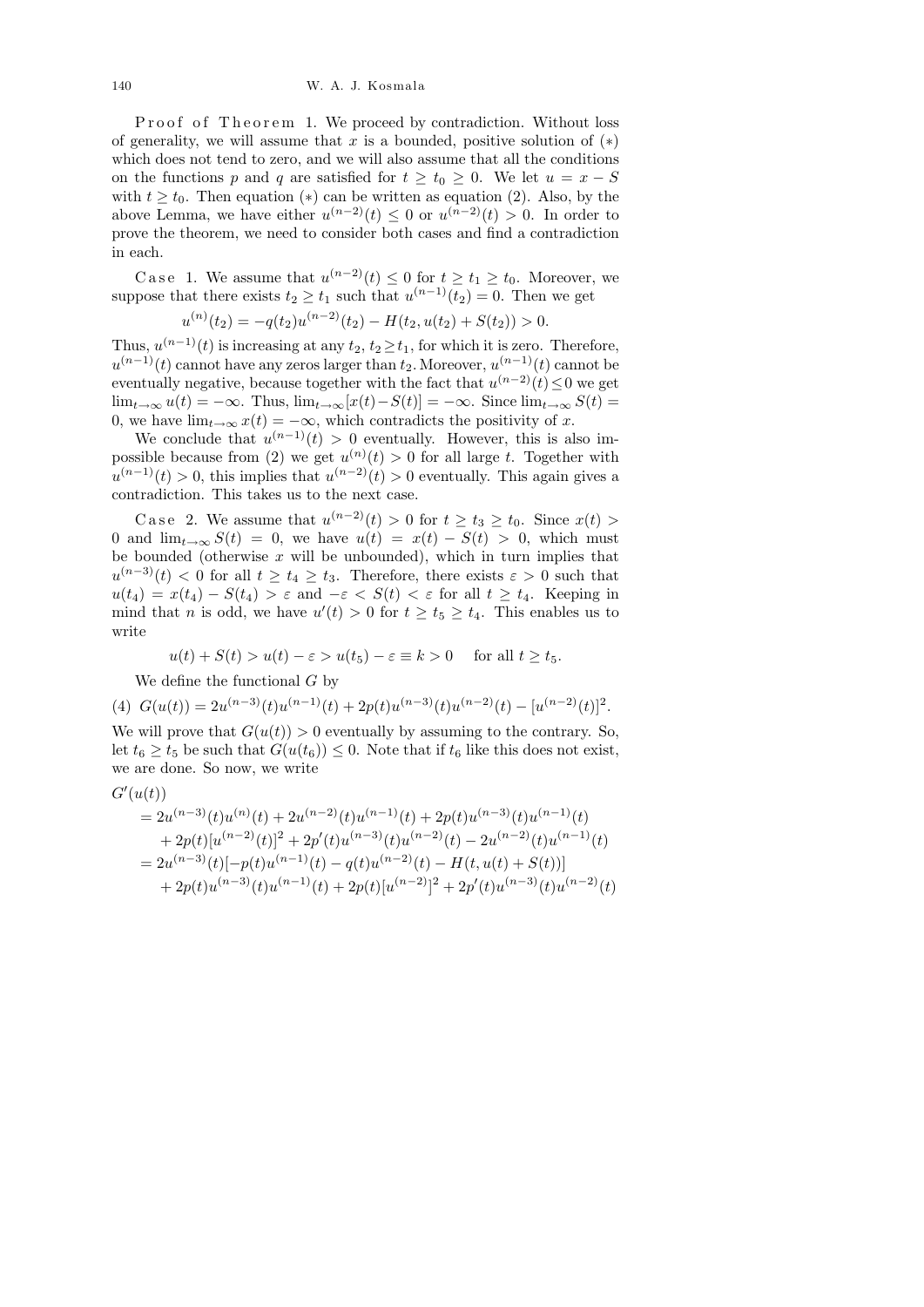$$
= 2u^{(n-3)}(t)u^{(n-2)}(t)[p'(t) - q(t)] + 2p(t)[u^{(n-2)}(t)]^2
$$
  

$$
- 2u^{(n-3)}(t)H(t, u(t) + S(t)) < 0 \quad \text{for } t \ge t_6,
$$

because  $0 \leq 2q(t) \leq p'(t)$  implies  $q(t) \leq p'(t)$ . Hence  $G(u(t)) < 0$  for  $t > t_6$ . Now we distinguish three cases.

(i) Suppose  $u^{(n-1)}(t) \geq 0$  eventually. This together with  $u^{(n-2)}(t) > 0$ contradicts the boundedness of  $u(t)$ .

(ii) Suppose  $u^{(n-1)}(t) \leq 0$  for  $t \geq t_7 > t_6$ . Since G is nonincreasing, this gives us

$$
-[u^{(n-2)}(t)]^2 \le G(u(t)) \le G(u(t_7)) < 0, \quad t \ge t_7.
$$

So, in view of this and the fact that  $u^{(n-2)}(t)$  is nonincreasing and positive, there exists a number  $m > 0$  such that  $\lim_{t \to \infty} u^{(n-2)}(t) = m > 0$ . This implies that  $u^{(n-3)}(t) \to \infty$  as  $t \to \infty$ , which is a contradiction.

(iii) Suppose that  $u^{(n-1)}(t)$  changes sign for arbitrarily large t. Recall that  $u^{(n-2)}(t) > 0$  for  $t \ge t_6$ . Thus  $\liminf_{t \to \infty} u^{(n-2)}(t) \ge 0$ . If this limit is greater than zero, then  $u^{(n-2)}(t) \geq r$  for some  $r > 0$ . This contradicts the fact that  $u^{(n-3)}(t)$  is negative. Hence

$$
\liminf_{t \to \infty} u^{(n-2)}(t) = 0.
$$

Since  $u^{(n-1)}(t)$  oscillates,  $u^{(n-2)}(t)$  has local extrema. Thus, there exists a sequence of local minima  $a_n$  such that  $\lim_{n\to\infty} a_n = \infty$ ,  $\lim_{n\to\infty} u^{(n-2)}(a_n) =$ 0 and  $u^{(n-1)}(a_n) = 0$ . Consequently, if  $a_m \ge t_8 > t_6$ , we obtain

$$
-[u^{(n-2)}(a_m)]^2 \le G(u(a_m)) \le G(u(t_8)) < 0,
$$

contrary to  $\lim_{n\to\infty} u^{(n-2)}(a_n)=0.$ 

Hence, since  $G(u(t)) \leq 0$  prevents  $u^{(n-1)}(t)$  from existing, we conclude that  $G(u(t)) > 0$  for  $t \ge t_9 \ge t_5$ . Also, since  $u^{(n-3)}(t) < 0$ , we can drop the the last term in (4) and obtain

(5) 
$$
u^{(n-1)}(t) + p(t)u^{(n-2)}(t) < 0 \quad \text{for } t \ge t_9.
$$

Next, we multiply equation (2) by  $t^2$  and integrate (the first two terms by parts) from  $t_9$  to  $t, t \geq t_9$ , to obtain

(6) 
$$
t^{2}u^{(n-1)}(t) - (t_{9})^{2}u^{(n-1)}(t_{9}) - 2\int_{t_{9}}^{t}su^{(n-1)}(s) ds
$$

$$
+ p(t)t^{2}u^{(n-2)}(t) - p(t_{9})(t_{9})^{2}u^{(n-2)}(t_{9})
$$

$$
+ \int_{t_{9}}^{t} [s^{2}q(s) - (s^{2}p(s))']u^{(n-2)}(s) ds
$$

$$
= - \int_{t_{9}}^{t} s^{2}H(s, u(s) + S(s)) ds.
$$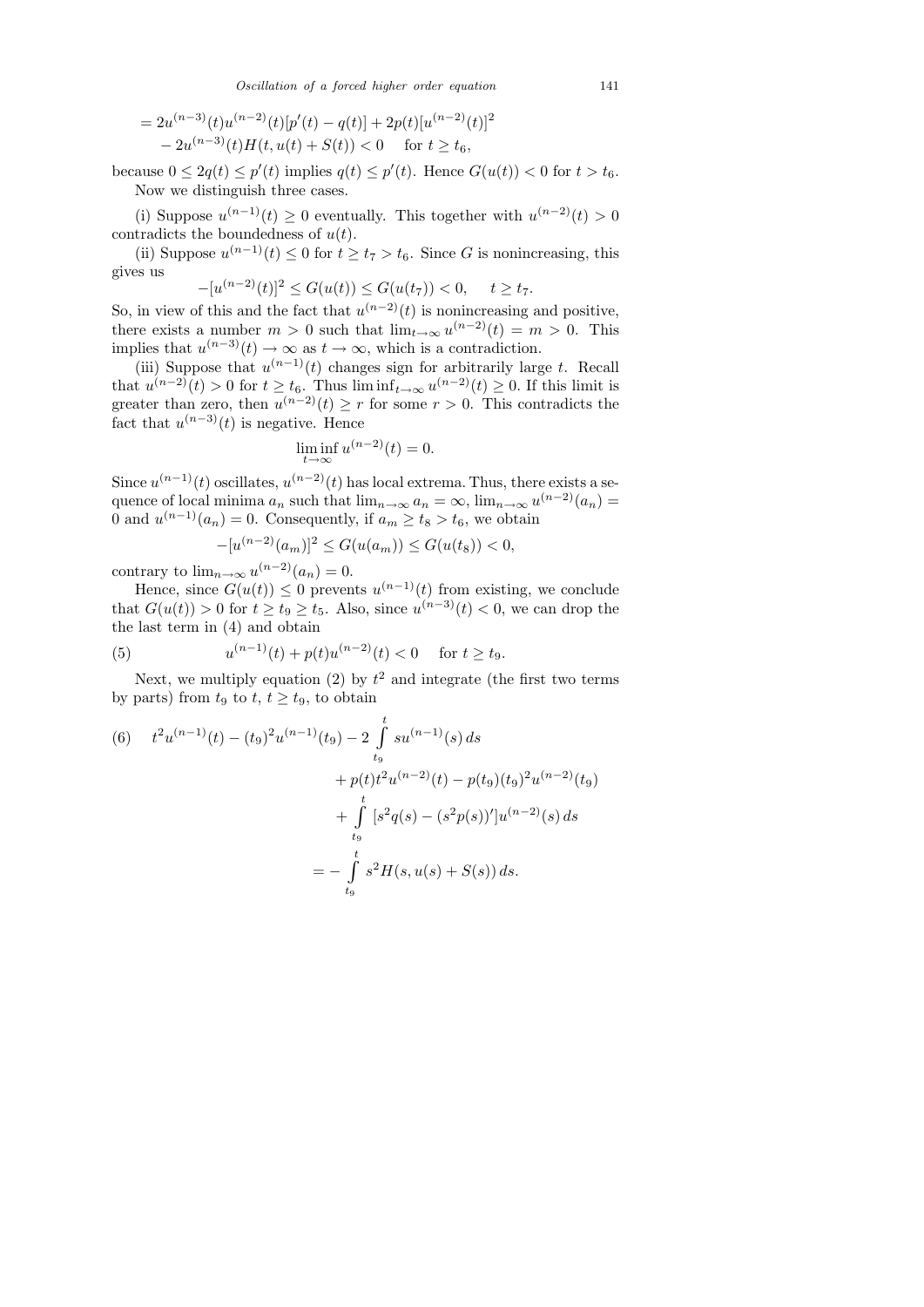Since condition (3) implies that  $t^2q(t) - (t^2p(t))' \leq 0$ , in view of (5) we can rewrite (6) as

$$
M-2\int_{t_9}^t su^{(n-1)}(s)\,ds > -\int_{t_9}^t s^2H(s,u(s)+S(s))\,ds > -\int_{t_9}^t s^2H(s,k)\,ds,
$$

with  $M$  constant. From the hypotheses, since the right hand side tends to ∞, so must the left hand side. Therefore

(7) 
$$
\int_{t_9}^{\infty} t u^{(n-1)}(t) dt = -\infty.
$$

Now, we rewrite (6) again, but this time we drop the fourth and sixth terms to obtain

$$
t^{2}u^{(n-1)}(t) - 2\int_{t_{9}}^{t}su^{(n-1)}(s) ds + N > -\int_{t_{9}}^{t}s^{2}H(s,k) ds.
$$

Since the right hand side tends to  $\infty$ , we can write

$$
\lim_{t \to \infty} \left[ t^2 u^{(n-1)}(t) - 2 \int_{t_9}^t s u^{(n-1)}(s) ds \right] = \infty.
$$

Next, we define

$$
z(t) = \int\limits_{t_9}^t su^{(n-1)}(s) ds.
$$

Then  $z'(t) = tu^{(n-1)}(t)$  and  $\lim_{t \to \infty} [tz'(t) - 2z(t)] = \infty$ . By Lemma 1 of [8], we know that  $z(t)$  must tend to either  $\infty$  or  $-\infty$ . Since we can write

$$
\lim_{t \to \infty} z(t) = \lim_{t \to \infty} \int_{t_9}^t s u^{(n-1)}(s) ds = \lim_{t \to \infty} [t u^{(n-2)}(t) - u^{(n-3)}(t)],
$$

where the last term is positive, we must have  $\lim_{t\to\infty} z(t) = \infty$ . This contradicts (7). Therefore, we have a contradiction in this case as well. Hence, the proof of the theorem is complete.

THEOREM 2. Consider the differential equation  $(*)$  with the following additional conditions:

(i)  $n \geq 3$  is an odd integer,

(ii)  $p(t) \leq 0$  and  $q(t) \geq 0$  eventually, and

(iii) for any positive real constant 
$$
k
$$
,

$$
- \int_{-\infty}^{\infty} H(t, \pm k) dt = \pm \infty.
$$

Then every bounded solution of  $(*)$  must oscillate or tend to zero.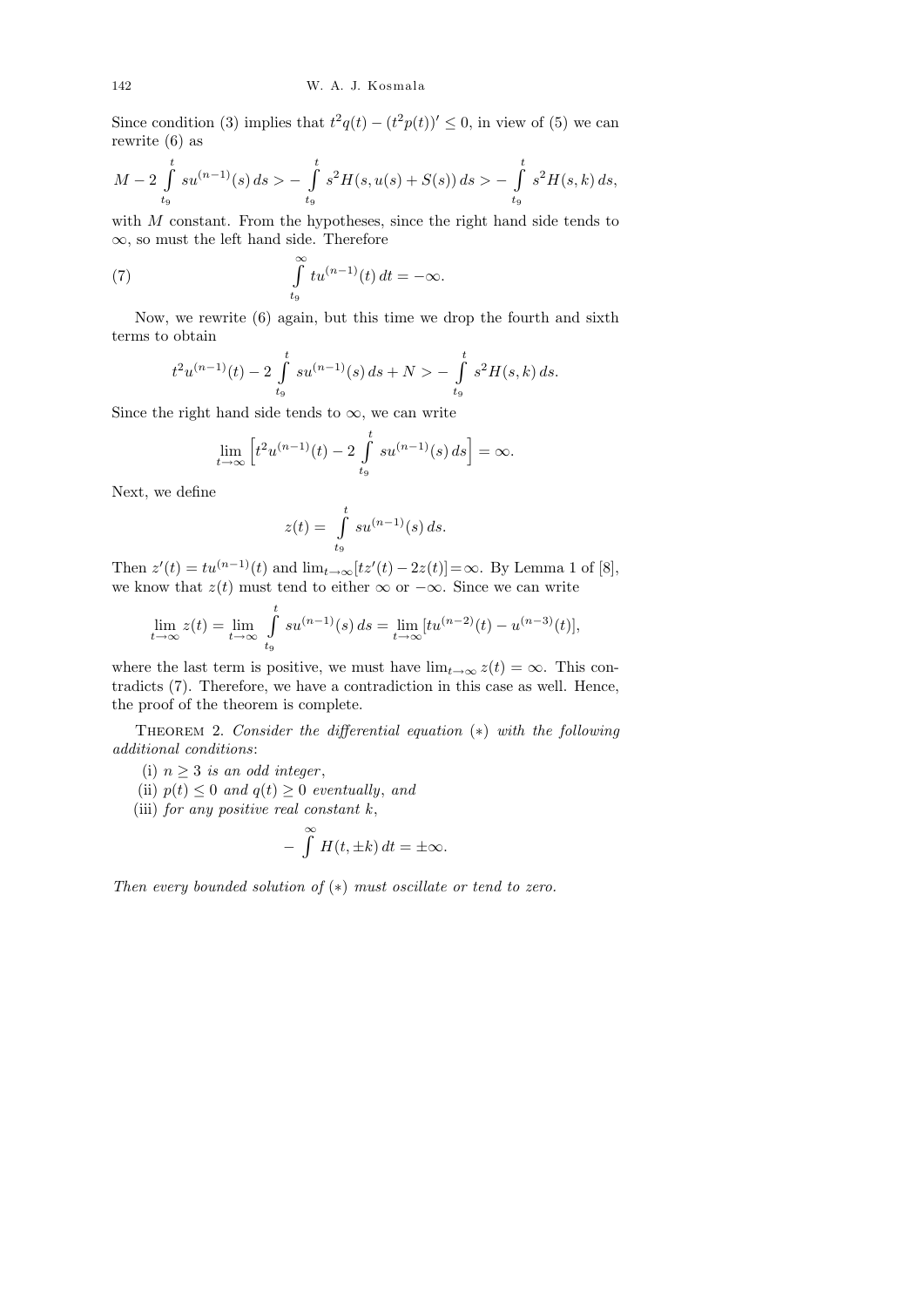Note that, as in Theorem 1, here also if  $Q(t) \equiv 0$ , then every bounded solution of (∗) must oscillate.

Proof of Theorem 2. We also argue by contradiction. Without loss of generality, we will assume that x is a bounded, positive solution of  $(*)$ which does not tend to zero, and we will assume that all the conditions on functions p and q are satisfied for  $t \ge t_0 \ge 0$ . Let  $u(t) = x(t) - S(t)$ ,  $t \ge t_0$ . Then the Lemma above guarantees that  $u^{(n-2)}(t) \leq 0$  or  $u^{(n-2)}(t) > 0$ eventually. In order to prove the theorem, we need to consider both cases and find a contradiction.

Case 1. We assume that  $u^{(n-2)}(t) \leq 0$  for all large t. To obtain a contradiction we follow case 1 in the proof of Theorem 1 above.

C a se 2. We assume that  $u^{(n-2)}(t) > 0$  for  $t \ge t_1 \ge t_0$ . As in the proof of case 2 in Theorem 1, we know that  $u(t) > 0$ ,  $u'(t) > 0$ ,  $u^{(n-3)}(t) < 0$ and  $u(t) + S(t) \geq k$  for  $k > 0$  constant, whenever  $t \geq t_2 \geq t_1$ . So, now we integrate equation (2) from  $t_2$  to  $t, t \geq t_2$ , to get

$$
u^{(n-1)}(t) + p(t)u^{(n-2)}(t)
$$
  
=  $u^{(n-1)}(t_2) + p(t_2)u^{(n-2)}(t_2)$   
+  $\int_{t_2}^t [p'(s) - q(s)]u^{(n-2)}(s) ds - \int_{t_2}^t H(s, u(s) + S(s)) ds$   
=  $M + f(t) - \int_{t_2}^t H(s, u(s) + S(s)) ds$ ,

where M is a constant and  $f(t)$  is the first integral above. Since  $f(t) \geq 0$ (note  $0 \leq 2q(t) \leq p'(t)$  implies  $q(t) \leq p'(t)$ ), we can rewrite the above as

$$
u^{(n-1)}(t) + p(t)u^{(n-2)}(t) > M + f(t) - \int_{t_2}^t H(s,k) ds.
$$

Since  $p(t) \leq 0$ ,  $u^{(n-2)}(t) \geq 0$  and the right hand side tends to  $\infty$ , we conclude that  $u^{(n-1)}(t)$  must also tend to  $\infty$ . Therefore,  $\lim_{t\to\infty}u(t)=\infty$ implies  $\lim_{t\to\infty} x(t) = \infty$ , which means that x is unbounded. Contradiction. Hence, the result follows.

## **References**

- [1] L. Erbe, *Oscillation*, *nonoscillation and asymptotic behaviour for third order nonlinear differential equations*, Ann. Mat. Pura Appl. 110 (1976), 373–391.
- [2] J. W. Heidel, *Qualitative behaviour of solutions of a third order nonlinear differential equation*, Pacific J. Math. 27 (1968), 507–526.